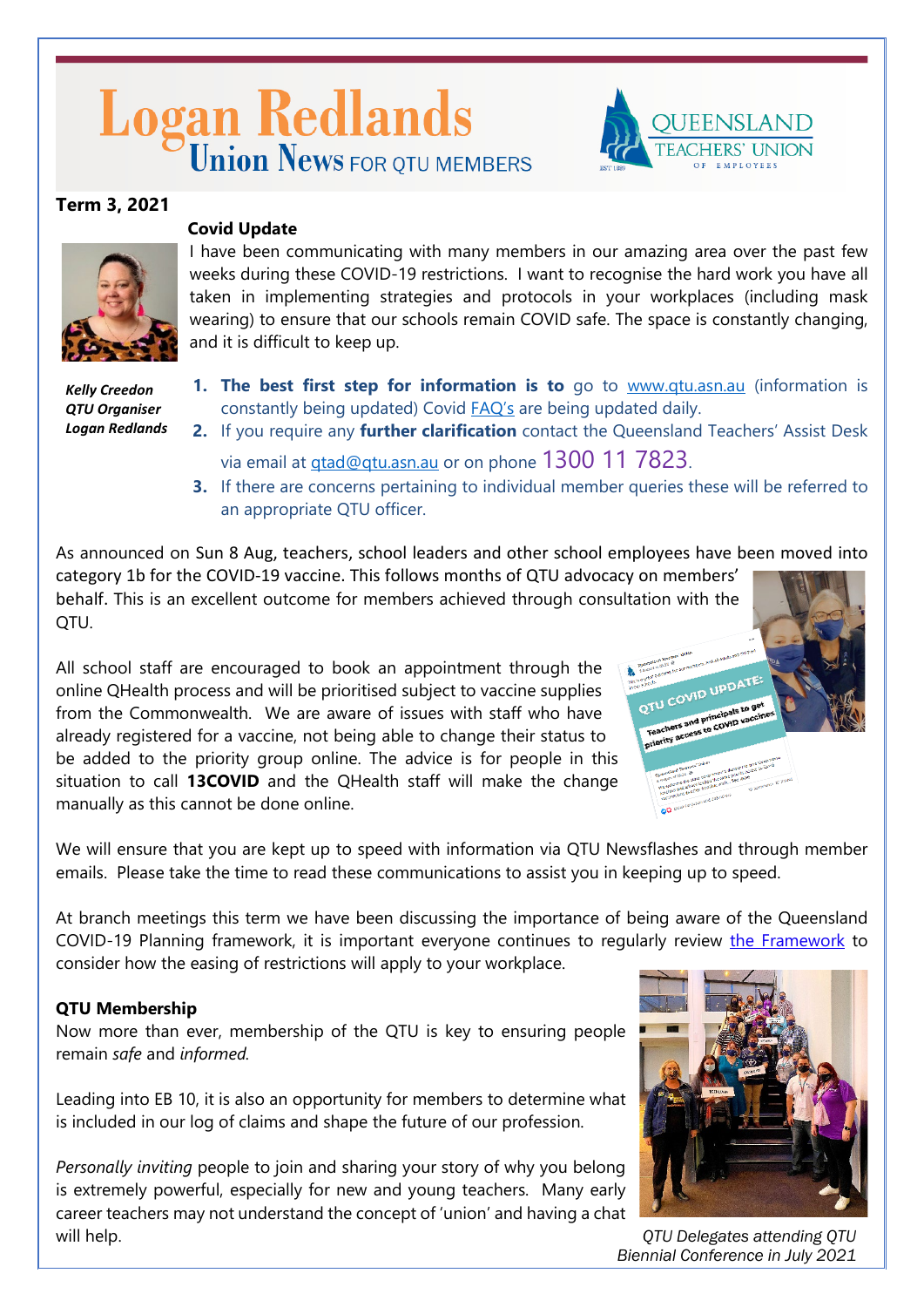### **CURRENT ISSUES & NEWS**

# **Occupational violence and staff wellbeing**

Ensuring our members are safe at work is a key and ongoing priority of the QTU. We have been working regularly with the Department to ensure that the Department (as the employer) has policies and procedures that ensure your safety at every level. These are coming to fruition and the latest aimed at supporting your safety is the Parent Code of Conduct which came into effect in July 2021.



*The Queensland state school Parent and Community Code of Conduct (the Code) outlines expectations of how parents and visitors will conduct themselves in our school communities. Schools can adopt or adapt the Code to suit local needs. If the Code is adapted, it should not be at the expense of the safety of employees, including those in leadership positions. This Code is in place to help support your safety in your workplace. There are protections in various legislations to ensure that parents who have behaviour that could be a hazard to the health and wellbeing of employees is risk managed. The QTU has developed a Legal document (only available to QTU members) which brings this information together. The document can be accessed by members on the QTU website [here.](https://www.qtu.asn.au/application/files/2416/1043/3654/Abuse_of_Teachers_by_Parents_Jan2021.pdf)* 

*First and foremost, you need to ensure the safety of yourself and others.* You are required by law to report all incidents and near misses that have the potential to cause harm on MyHR. We get asked what can be done if someone refuses to lodge a report on MyHR following an incident they are involved in. The answer is that if you witness an incident that has caused harm or had the potential to cause harm, you are able to lodge it as a witness. The purpose of the report is to ensure that the hazard is managed and the risk of injury happening to others is minimized.



The QTU Journal has a regular section on WHS and often includes references to occupational violence. There are also resources on the QTU website: [www.qtu.asn.au/occupationalviolence](http://www.qtu.asn.au/occupationalviolence) For individual support, contact the QTU.

*QTU Members at Macleay Island SS during a recent workplace visit discussing current issues including Occupational Violence.*

# **EB9 salary increase on 1 July 2021**

One of the things you should have noticed in your pay slips is that the second in our EB9 pay rises came into effect over the holidays. The third and final salary increase in this EB cycle will occur on 1 January, 2022. In addition to the final pay increase, EST 2 will come into effect in 2022. We are currently working with the department to develop a streamlined and simplistic approach to converting teachers across to this new pay classification. Information will be coming out shortly about this process.



To find out what your salary is currently and what it will be in the future go to the **Salary Schedule** on the QTU website

### **EB10**

Now that we have entered the last 12 months of EB9 it is again time to start developing the log of claims for EB10. As with every enterprise bargaining negotiation, the QTU will be pursuing fair salary increases across

the profession. However, three priority areas for negotiations have emerged over the life of the current agreement. As such, the QTU is proposing that these issues be themes in the EB claim. They are teaching and learning, remuneration and equity. Members across the state will be asked to develop, through school and branch meetings, their own claims to contribute to the collective voice.